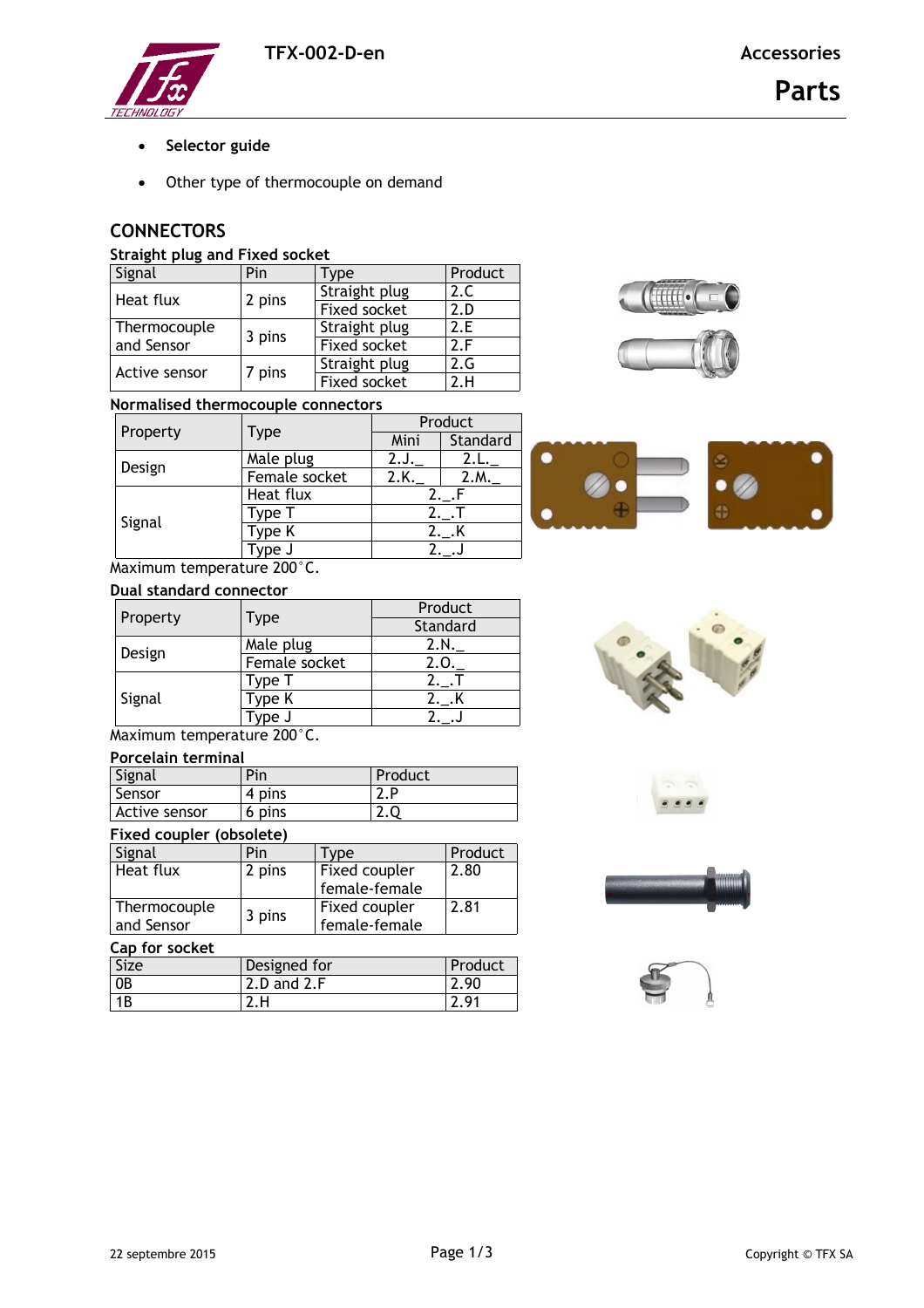

# **CONNECTORS CARATERISTICS**

# **OVERVIEW**

| <b>PEEK</b>     |
|-----------------|
| $-55^{\circ}$ ( |
| <b>Brass</b>    |
|                 |

## **MECHANICAL DETAILS**

**Straight Plug 2 and 3 pins** FGG.0B.302.CLAD\_\_\* (Heat flux) FGG.0B.303.CLAD\_\_\* (Thermocouple and Sensor)



© LEMO SA

 $^{\circ}$ C to +250 $^{\circ}$ C

#### **Fixed Socket 2 and 3 pins**

PFG.0B.302.CLLD\_\_\* (Heat flux)

PFG.0B.303.CLLD\_\_\* (Thermocouple and Sensor)



#### **Straight Plug 7 pins** FGG.1B.307.CLAD\_\_\* (Active sensor)



© LEMO SA

# **Fixed Socket 7 pins**